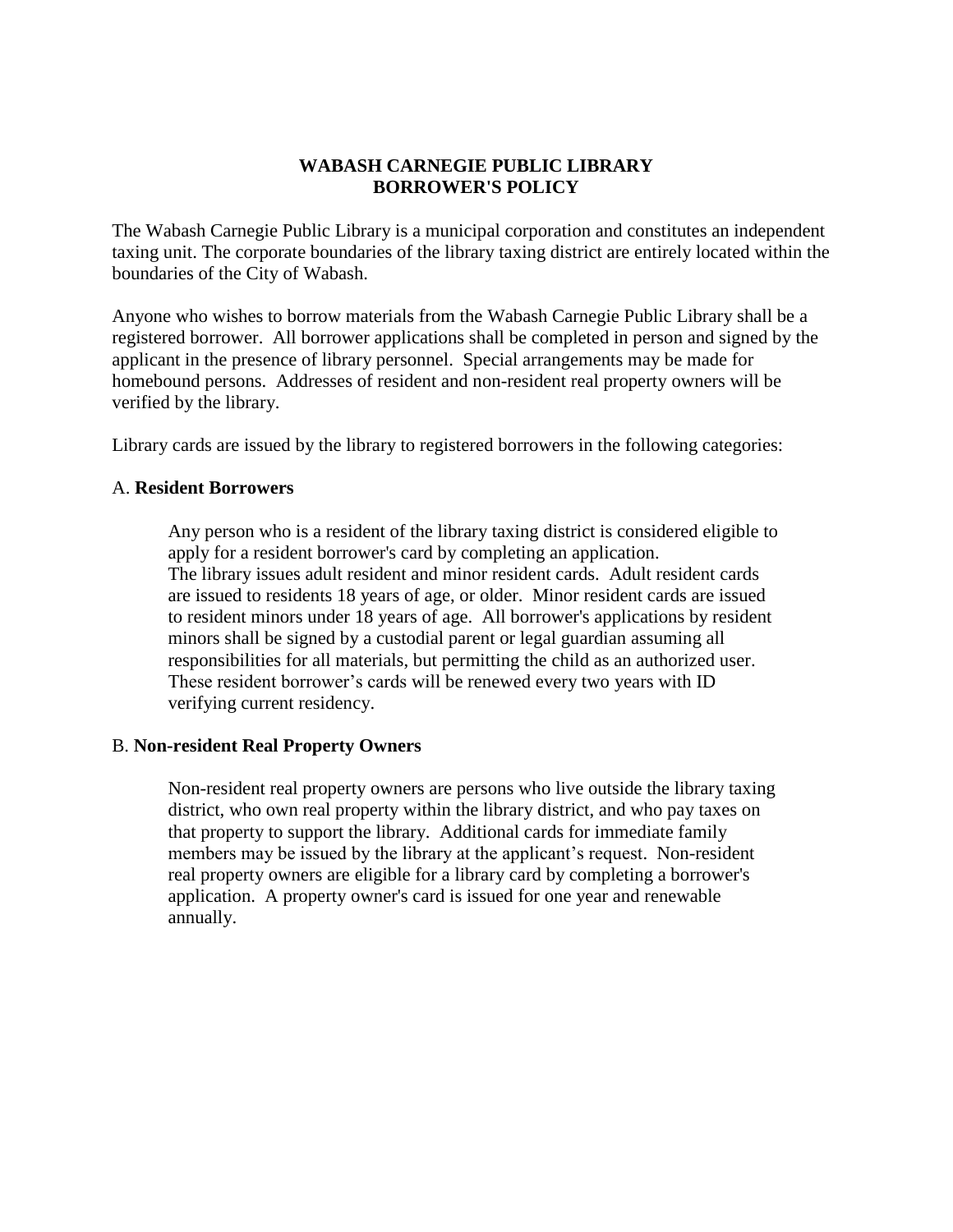## **C. Non-Resident, or Fee-Paying Borrowers**

## Non-resident Fees

Beginning September  $1<sup>st</sup>$ , 2020, the non-resident fee has changed due to the library's expenditure per capita amount (Indiana Code 36-12-2-25) Non-resident cards which can only be issued to an individual can be purchased for a duration of 3 months, 6 months, or one year. The rates as follows:

3 month non-resident borrower's card: \$23.00 6 month non-resident borrower's card: \$46.00 9 months non-resident borrower's card: \$69.00 1 year non-resident borrower's card: \$92.00

The nonresident cards can only be to an individual, not a family or household If you have a questions, please contact Ware W. Wimberly, Executive Director. His number is (260) 563-2972.

Individuals who live outside the library's taxing district may purchase a non-resident card. The fees are set annually by the Library Board. Per Indiana Statute (Indiana Code 36-12-2-25), non-resident cards can only be issued to an individual. Only the individual in whose name the card has been issued may use the card. Applications by individuals under age 18 must be signed by a custodial parent or a legal guardian.

Indiana law (IC 36-12-2-25) requires that the minimum fee a Library Board may set must be the greater of the Library District's operating fund expenditure per capita in the most recent year for which the information is available in the Indiana State Library's annual report (Statistics of Indiana Libraries"); or \$25.00.

## **D. Student Card**

Per IC 36-12-2-25, students can receive a non-resident borrower's library card at a discounted amount as set by the library's Board of Trustees under the following condition: students of Kindergarten through Grade 12 whose classrooms are located within schools in the library's taxing district (the City of Wabash) but place of residency is outside the taxing district (the City of Wabash). The card is issued for one year from the date of purchase, and will be purchased in person at the library. The signature of a parent or guardian is required for all Student Cards for minor under age 18.

3 month non-resident Student card: \$5.00

6 month non-resident Student card: \$10.00

9 months non-resident Student card: \$15.00

1 year non-resident Student card: \$20.00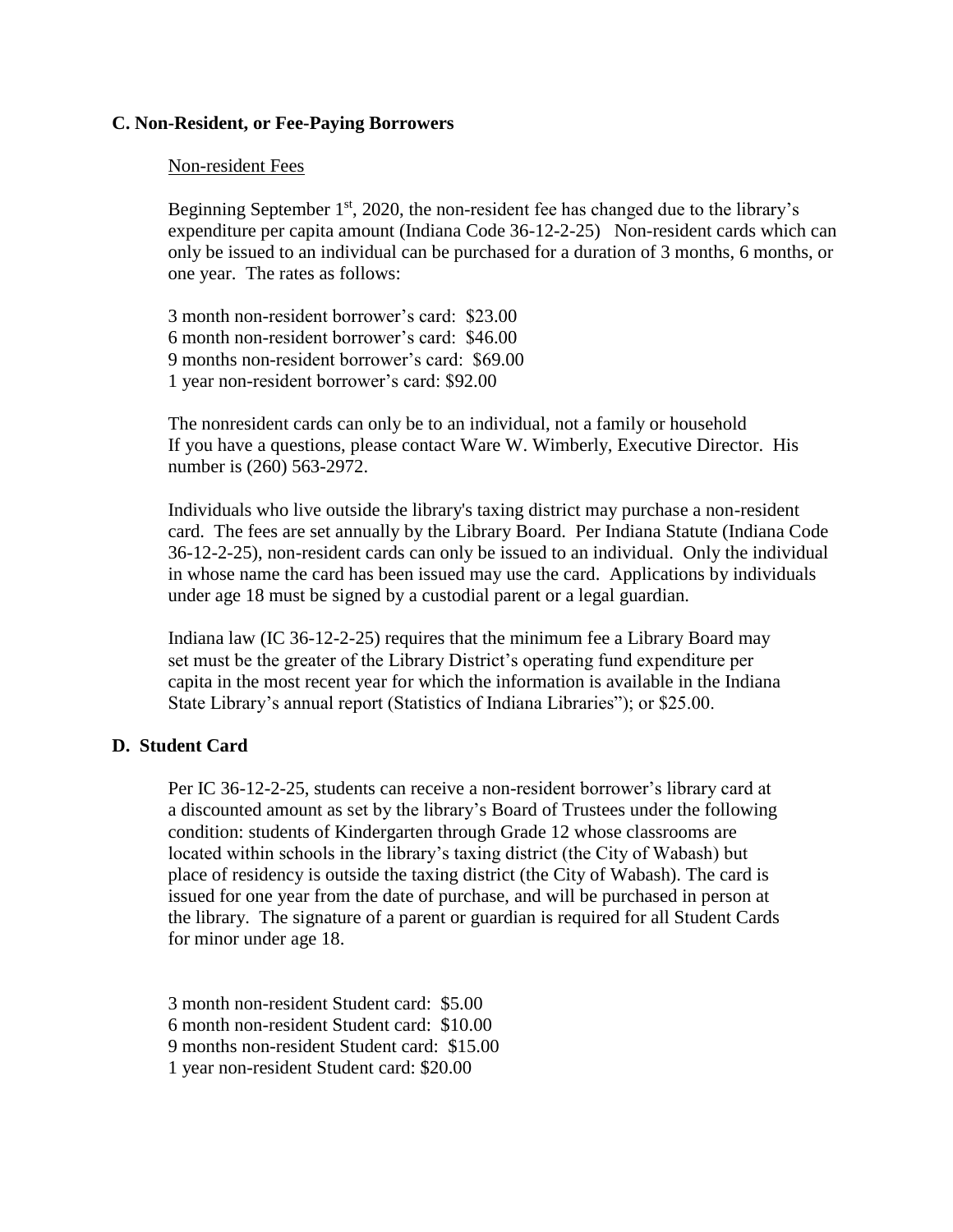**E. Institutional Borrowers (**Institutions include businesses, schools, churches, and other organizations)

Institutions whose offices are located within the library taxing district are eligible to apply for a borrower's card. A request for an institutional card shall be submitted on official letterhead, addressed to the Library Director, signed by an administrator who will contract will the library for the use of that card, and assume responsibility for any loss or damage to the library materials, and fines accrued. The card will be issued jointly in the name of the institution and the official who makes the application. Institutional cards are issued for institutional use only and not for personal use by employee.

### F. **Teacher's Classroom Card**

The library extends borrowing privileges to teachers of Pre-Kindergarten through Grade 12 whose classrooms are located within schools in the library's taxing district (the City of Wabash). The conditions for borrowing materials are outlined in the library's Circulation Policy. There are no extended loan periods, but materials may be renewed if they are not on reserve. Photo ID may be required at the time of check-out. Each teacher shall assume responsibility for fines accrued on their classroom card and any loss or damage to library materials. Classroom cards are issued for one year. Teacher's Classroom cards are intended for classroom use only and not for personal home or family use by the teacher.

### G. **Public Library Access Card (PLAC)**

The Public Library Access Card (PLAC) is a statewide library card for individuals. The PLAC allows an individual to borrow materials directly from any public library in Indiana. An individual who is in "good standing" and eligible to obtain a valid resident or non-resident library card from one of the 238 public libraries in Indiana, qualifies to obtain a PLAC. A PLAC may be obtained from any public library in Indiana. **The PLAC fee is set annually by the Indiana State Library.**

If an individual is not a resident of any library district, that person shall pay the annual rate for an individual non-resident card, plus the PLAC fee. The rate for an individual non-resident card is set periodically by the Board of Trustees.

### H. **Refunds and Gifts**